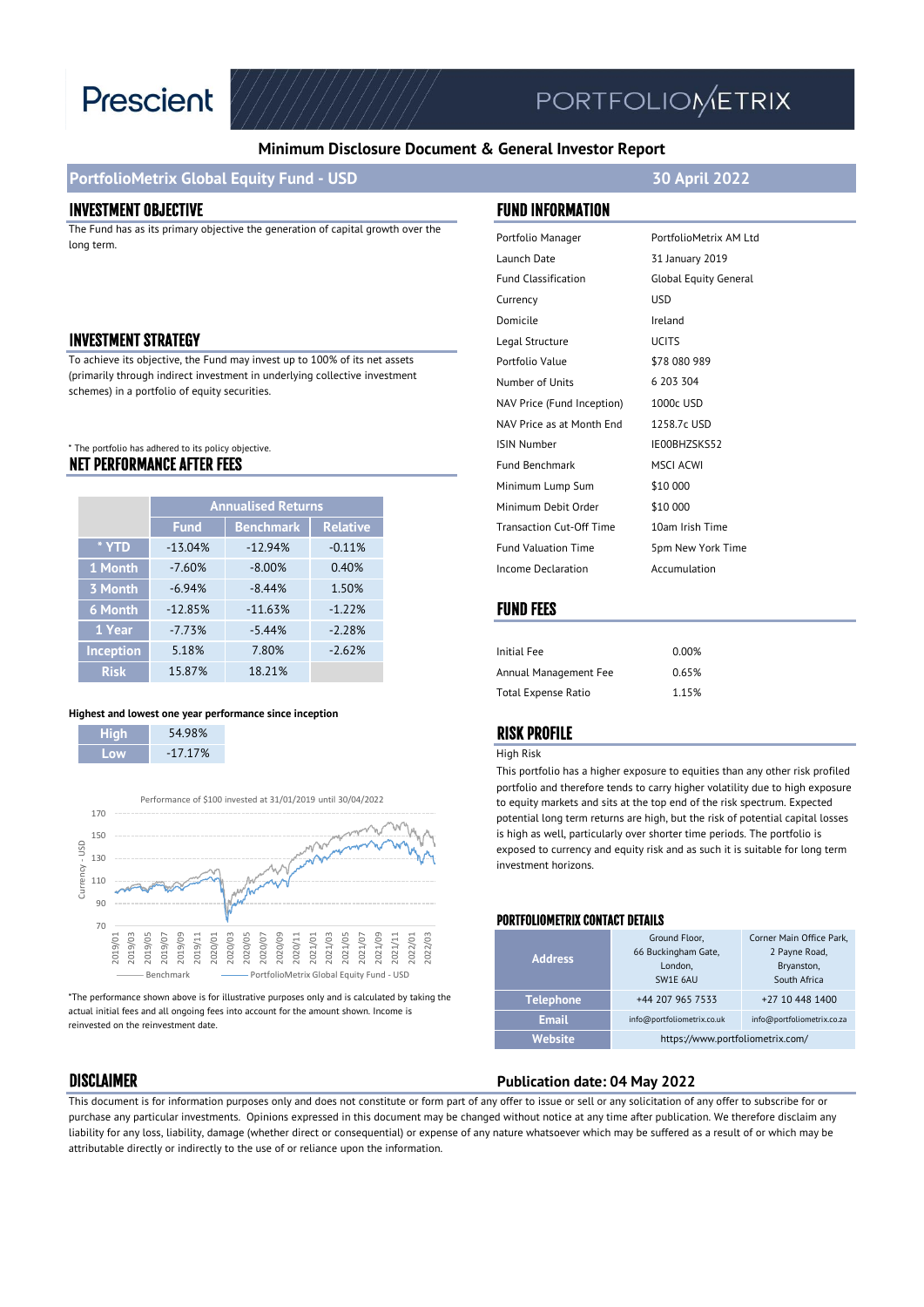# **Prescient**

## PORTFOLIOMETRIX

### **PortfolioMetrix Global Equity Fund - USD**

Asset allocation is the primary driver of risk in the fund – it is also the primary driver of returns. In this portfolio, the benefits of diversification allow for a significant reduction in overall portfolio risk relative to the riskiness of the individual underlying assets; without compromising the ability to generate growth.



\*There have been no changes in the composition of the portfolio during the current reporting period.

#### PORTFOLIO MANAGER

#### **Brandon Zietsman, CAIA, CFA®**

Brandon is a CFA® charterholder, a CAIA charterholder and has over 25 years' worth of financial services experience, spanning financial engineering and structuring, quantitative analysis, portfolio construction and investment management. Brandon is Head of Investments at PortfolioMetrix.

| <b>INVESTMENT TEAM</b>           |                              |           |
|----------------------------------|------------------------------|-----------|
| Mike Roberts, CFA                | Liam Dawson, CFA, CAIA       |           |
| Nic Spicer, FFA CFA              | Taahir Ramchandra, Bcom Hons |           |
| Brendan de Jongh, CFP, CFA, CAIA | Chloe Tang, BSc Hons         | M&G Globa |
| Philip Wellington, CFA           | Oliver Jones, BSc Hons       |           |
| Philip Bradford, CFA             | Riccardo Peretti, BCom Hons  | Catal     |
|                                  |                              |           |

**30 APRIL 2022**

#### LOOKTHROUGH ASSET ALLOCATION LOOKTHROUGH FUND ALLOCATIONS

Unless denoted otherwise the target underlying funds are held within UCITS funds managed by PortfolioMetrix. These underlying funds are selected based on a rigorous quantitative (numbers) and qualitative (judgement) process. Typically, funds are selected that are specific to an asset class, although flexible funds may be used when appropriate. The current profile target weights are indicated in the chart below, although these will be varied by the investment committee as circumstances dictate.



#### DISCLAIMER

This document is for information purposes only and does not constitute or form part of any offer to issue or sell or any solicitation of any offer to subscribe for or purchase any particular investments. Opinions expressed in this document may be changed without notice at any time after publication. We therefore disclaim any liability for any loss, liability, damage (whether direct or consequential) or expense of any nature whatsoever which may be suffered as a result of or which may be attributable directly or indirectly to the use of or reliance upon the information.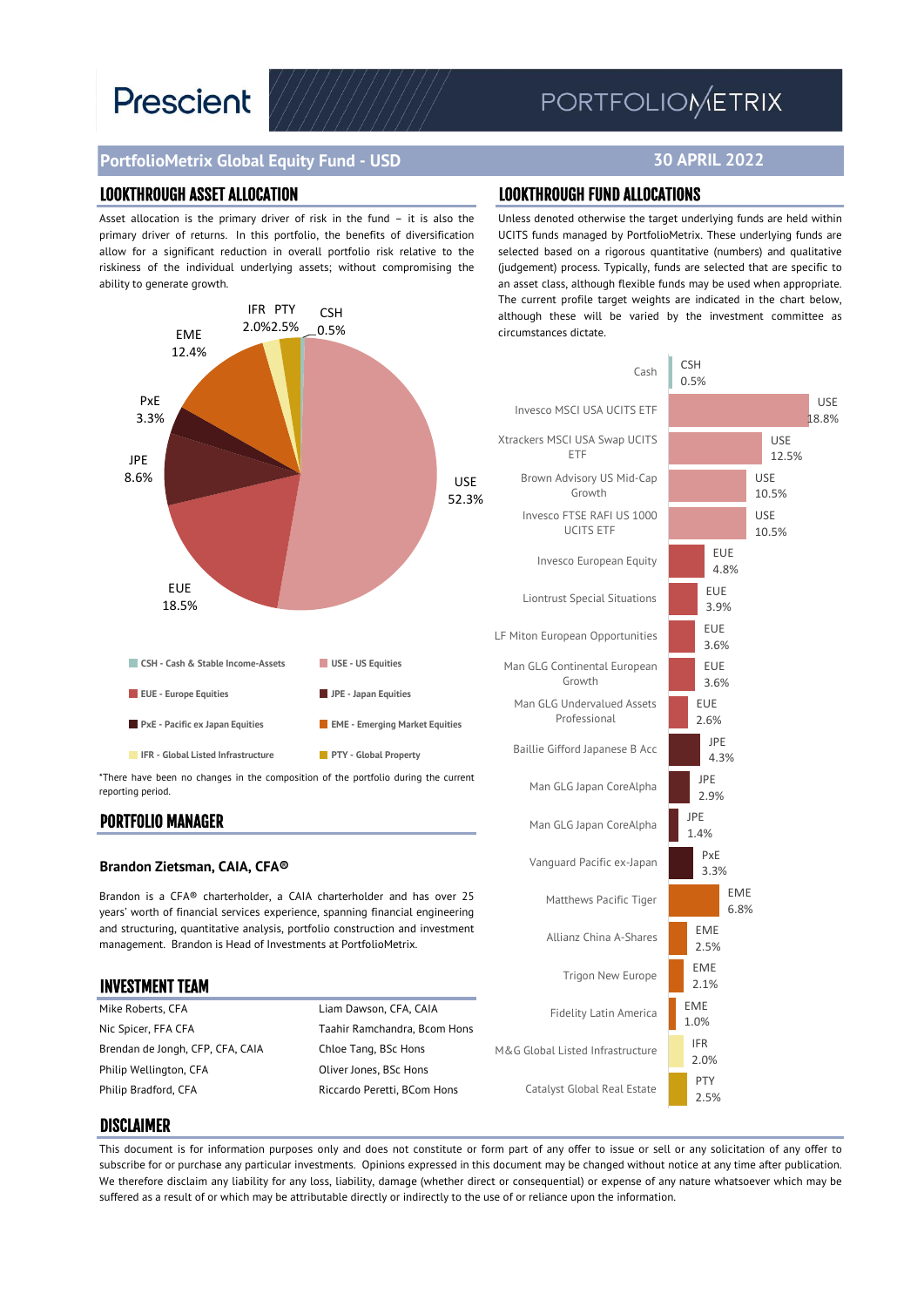# **Prescient**

## **PortfolioMetrix Global Equity Fund - USD**

## PORTFOLIOMETRIX

### **30 APRIL 2022**

#### Glossary Summary

**Annualised performance:** Annualised performance shows longer term performance rescaled to a 1 year period. Annualised performance is the average return per year over the period. Actual annual figures are available to the investor on request.

**Highest & Lowest return:** The highest and lowest returns for any 1 year over the period since inception have been shown. **NAV:** The net asset value represents the assets of a Fund less its liabilities.

#### Contact Details

| <b>Management Company</b>                  | Trustee                                | <b>Investment Manager</b>            |
|--------------------------------------------|----------------------------------------|--------------------------------------|
| Prescient Global Funds ICAV                | Northern Trust Fiduciary (Ireland) Ltd | PortfolioMetrix Asset Management Ltd |
| 35 Merrion Square East, Dublin 2, D02 KH30 | Georges Court, 54 62                   | 66 Buckingham Gate, London, SW1E 6AU |
| Tel: +353 1676 6959                        | Townsend Street, Dublin 2, Ireland     | Tel: +44 207 965 7533                |
| Email: info@prescient.ie                   | Tel: +353 1 542 2000                   | Email: info@portfoliometrix.co.uk    |
| Website: www.prescient.ie                  | Website: www.northerntrust.com         | Website: www.portfoliometrix.com     |

#### Disclaimer for Fund Specific Risk

1. Default risk: The risk that the issuers of fixed income instruments (e.g. bonds) may not be able to meet interest payments nor repay the money they have borrowed. The issuers credit quality it vital. The worse the credit quality, the greater the risk of default and therefore investment loss.

2. Derivatives risk: The use of derivatives could increase overall risk by magnifying the effect of both gains and losses in a Fund. As such, large changes in value and potentially large financial losses could result.

3. Developing Market (excluding SA) risk: Some of the countries invested in may have less developed legal, political, economic and/or other systems. These markets carry a higher risk of financial loss than those in countries generally regarded as being more developed.

4. Foreign Investment risk: Foreign securities investments may be subject to risks pertaining to overseas jurisdictions and markets, including (but not limited to) local liquidity, macroeconomic, political, tax, settlement risks and currency fluctuations.

5. Interest rate risk: The value of fixed income investments (e.g. bonds) tends to be inversely related to interest and inflation rates. Hence their value decreases when interest rates and/or inflation rises.

6. Property risk: Investments in real estate securities can carry the same risks as investing directly in real estate itself. Real estate prices move in response to a variety of factors, including local, regional and national economic and political conditions, interest rates and tax considerations.

7. Currency exchange risk: Changes in the relative values of individual currencies may adversely affect the value of investments and any related income.

8. Geographic / Sector risk: For investments primarily concentrated in specific countries, geographical regions and/or industry sectors, their resulting value may decrease whilst portfolios more broadly invested might grow.

9. Derivative counterparty risk: A counterparty to a derivative transaction may experience a breakdown in meeting its obligations thereby leading to financial loss.

10. Liquidity risk: If there are insufficient buyers or sellers of particular investments, the result may lead to delays in trading and being able to make settlements, and/or large fluctuations in value. This may lead to larger financial losses than expected.

11. Equity investment risk: Value of equities (e.g. shares) and equity-related investments may vary according to company profits and future prospects as well as more general market factors. In the event of a company default (e.g. bankruptcy), the owners of their equity rank last in terms of any financial payment from that company.